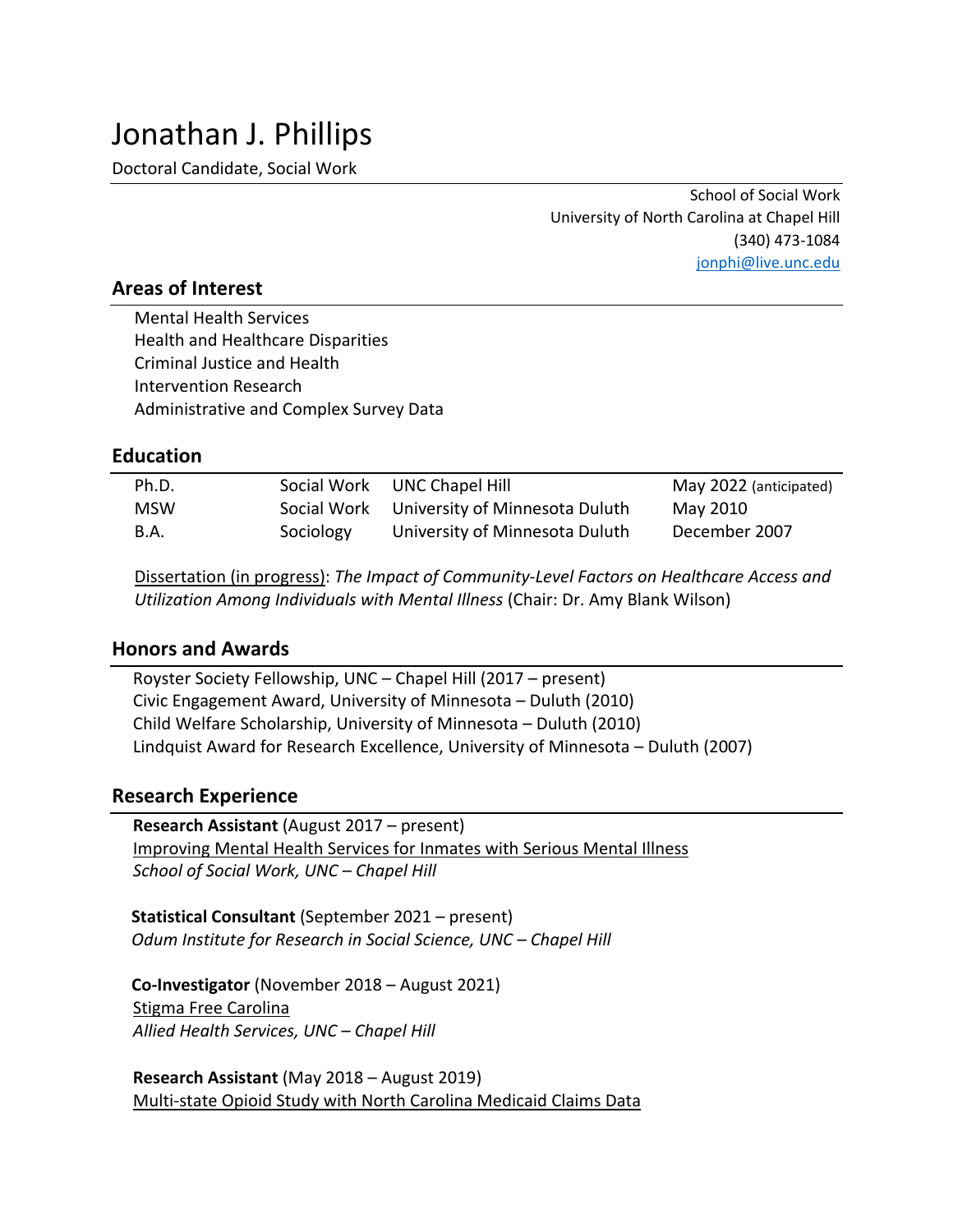### **Publications**

#### **Peer Reviewed Papers**

- 1. Parisi, A., Wilson, A. B., Villodas, M., **Phillips, J.**, & Dohler, E. (2021). Interventions targeting criminogenic risk factors among justice-involved people with serious mental illness. Psychiatric Services.
- 2. Wilson, A. B., **Phillips, J**., Ishler, K., Parisi, A., & Francis, A. (2021). Patterns in Medicaid Coverage and Service Utilization among People with Serious Mental Illnesses. Community Mental Health Journal.
- 3. Givens, A., Wilson, A.B., Francis, A., Parisi, A., Villodas, M., **Phillips, J.** (2021). Accountability in Intervention Research: Developing a Fidelity Checklist of a Mental Health Intervention in Prisons. Community Mental Health Journal.
- 4. Wilson, A. B., Ishler, K., Morgan, B., Draine, J., Farkas, K, & **Phillips, J**. (2020). Examining differences in criminogenic risk levels among people with serious mental illness incarcerated in prisons and jails. Journal of Behavioral Health Services & Research.
- 5. Chung, G., **Phillips, J**., Jenson, T., & Lanier, P. (2019). Parental Practices, Parental Warmth, and Adolescents' School Outcomes: Exploring the Integrative Model of Parenting. Family Processes.

#### **Manuscripts Under Review**

6. Rodriguez, M.Y., Dohler, E., **Phillips, J.**, Villodas, M., Wilson, A. B. (Expected 2021). Predicting eviction & foreclosure trends in the aftermath of COVID-19: Evidence from Bronx County, NY.

#### **Manuscripts In Progress**

- 7. **Phillips, J**., Wilson, A. B., Parisi, A., & Ishler, K. (expected 2021). Group-based trajectories of Medicaid enrollment stability as a predictor of service utilization among Individuals with Serious Mental Illness.
- 8. **Phillips, J.**, Blank Wilson, A, Parisi, A., Villodas, M., & Fedock, G. (expected 2021). Recruiting Individuals with Serious Mental Illnesses for a Randomized Control Trial in a Prison Setting: Barriers and Lessons Learned.
- 9. Blank Wilson, **Phillips, J.**, A, Parisi, A., Villodas, M., & Fedock, G. (expected 2021). Outcomes from an RCT of a Mental Health Intervention Delivered in a Prison Setting.

### **Book Chapters**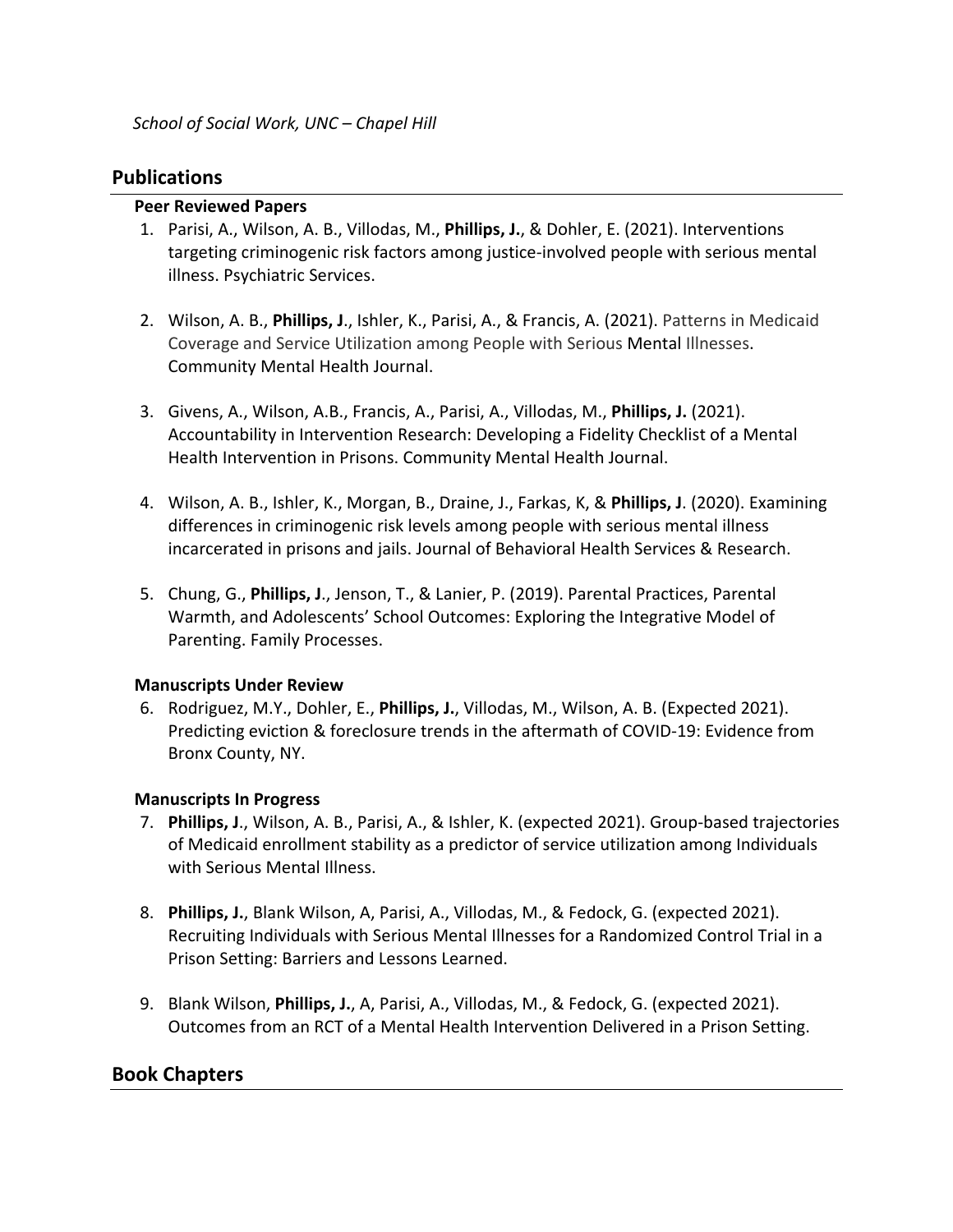1. Wilson, A. B., **Phillips, J.**, Villodas, M., Parisi, A., & Dohler, E. (in press). The juvenile justice system. In W. J. Hall, P. J. Lanier, J. M. Jenson, & M. W. Fraser (Eds.), *Social policy for children and families: A risk and resilience perspective* (4<sup>th</sup> ed.). Thousand Oaks, CA: Sage.

## **Conference Presentations**

- 1. **Phillips, J.,** Wilson, A. B., Parisi, A., & Chen, D. (2021, January 20)*. Investigating the link between trauma and criminogenic risk among justice involved people with serious mental illness.* Presented at The 25th Annual Society of Social Work Research Conference. Online.
- 2. Villodas, M., Wilson, A. B., **Phillips, J.**, Parisi, A., & Chen, D. (2021, January 20). *Exploring the relationship between criminal thinking and psychiatric symptoms among justice involved men with serious mental illness.* Presented at The 25<sup>th</sup> Annual Society of Social Work Research Conference. Online.
- 3. Wilson, A. B., **Phillips, J.,** Parisi, A., Villodas, M., Chen, D. (2021, January 20). *Preliminary outcomes for an intervention that addresses criminogenic risk factors among justiceinvolved people with serious mental illness*. Presented at The 25th Annual Society of Social Work Research Conference. Online.
- 4. Parisi, A., Wilson, A. B., Villodas, M., **Phillips, J.**, & Chen, D. (2021, January 20). *The relationship between interpersonal problem-solving and aggression among justiceinvolved people with serious mental illnesses: Exploring gender differences.* Presented at The 25<sup>th</sup> Annual Society of Social Work Research Conference. Online.
- 5. Parisi, A., Wilson, A. B., Villodas, M., **Phillips, J.**, & Dohler, E. (2021, January 20). *Interventions targeting criminogenic risk factors among justice-involved people with serious mental illness: A systematic review*. Poster presented at The 25th Annual Society of Social Work Research Conference. Online.
- 6. Chung, G., **Phillips, J.**, & Lanier, P. (2021, January 20). *What to do with all these openended questions? Analyzing open-ended questions using structural topic modeling to understand how parents cope during Coronavirus (COVID-19) in Singapore.* Poster presented at The 25<sup>th</sup> Annual Society of Social Work Research Conference. Online.
- 7. **Phillips, J.**, Blank Wilson, A., & Jensen, T. (2020, April 16-17). *Investigating the association between incarceration and county-Level socioeconomic and health indicators across the United States* [Paper presentation]. VERA Institute In Our Backyards Symposium, New York, NY, United States. https://www.vera.org/projects/in-ourbackyards/incarceration-symposium (Conference Canceled)